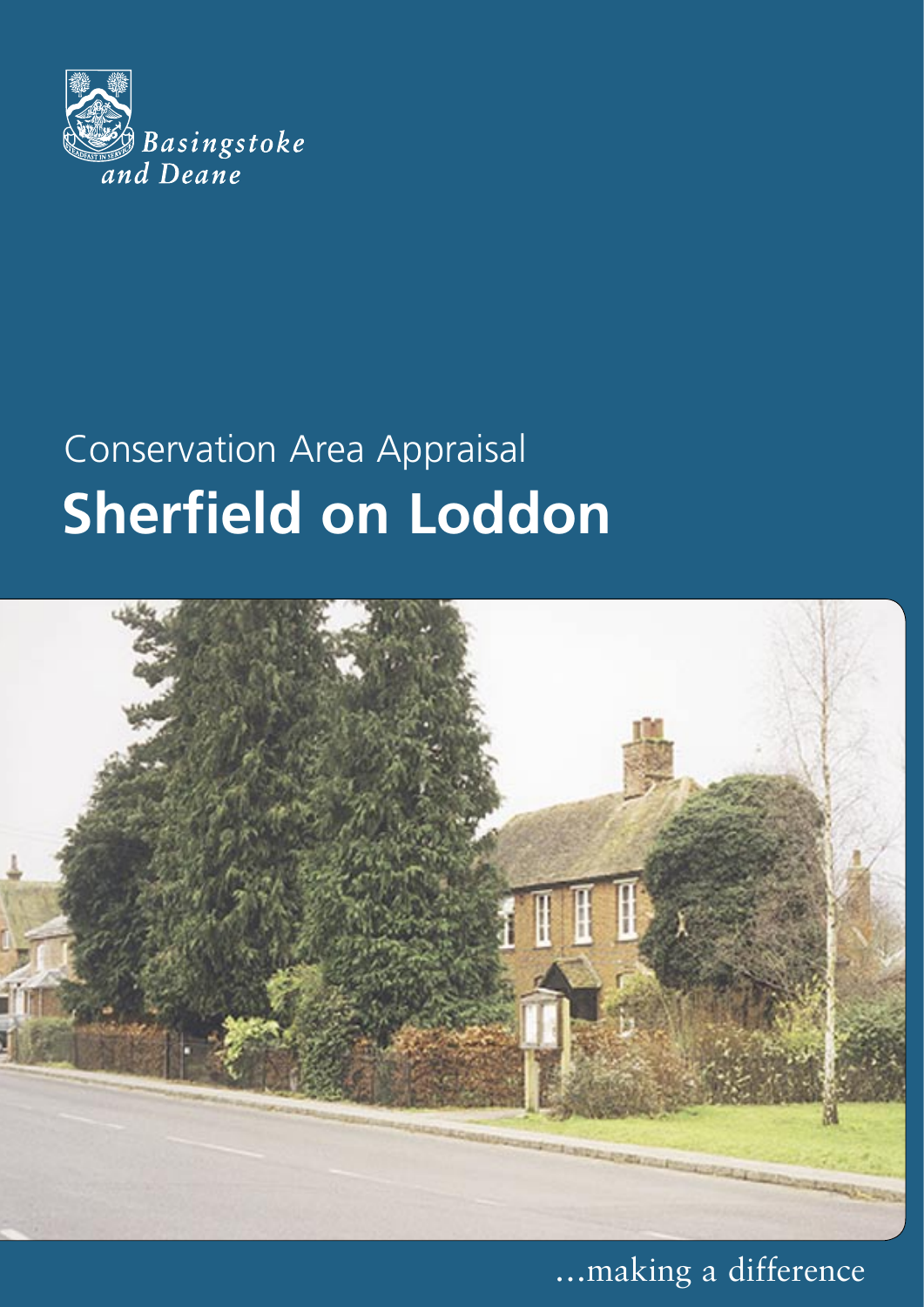

*Sherrens Mead, Greenway*

#### **Introduction**

The Sherfield on Loddon Conservation Area was first designated in 1981 by Basingstoke and Deane Borough Council in recognition of the special architectural and historic interest of the village.

Having designated the Conservation Area, the Local Authority has a statutory duty to ensure that those elements that form its particular character or appearance should be preserved or enhanced, especially when considering planning applications.

It is therefore necessary to define and analyse those qualities or elements that contribute to, or detract from, the special interest of the area and to assess how they combine to justify its designation as a Conservation Area. Such factors can include:

- its historic development;
- the contribution of individual or groups of buildings to the streetscene and the spaces that surround them; and
- the relationship of the built environment with the landscape.

They can also include the less tangible senses and experiences such as noise or smells, which can play a key part in forming the distinctive character of an area.

The Appraisal takes the form of written text and an Appraisal plan. In both respects every effort has been made to include or analyse those elements key to the special character of the area. Where buildings, structures or features have not been specifically highlighted it does not necessarily follow that they are of no visual or historic value to the Conservation Area. The document is intended to be an overall framework and guide within which decisions can be made on a site-specific basis.

This Appraisal of the Sherfield on Loddon Conservation Area follows its review in 2003 by Basingstoke and Deane Borough Council and explains what its designation means for those who live and work in the area.

This document was adopted as Supplementary Planning Guidance by the Borough of Basingstoke and Deane on 17 July 2003 and complements the policies of the Borough Local Plan (review).

It has been subject to consultation with Councillors, the Parish Council and local amenity groups. A full list of consultees, copies of their responses, and details of the Council's consideration of the issues raised during the consultation period are available for inspection, by appointment, at the Civic Offices, during normal office hours.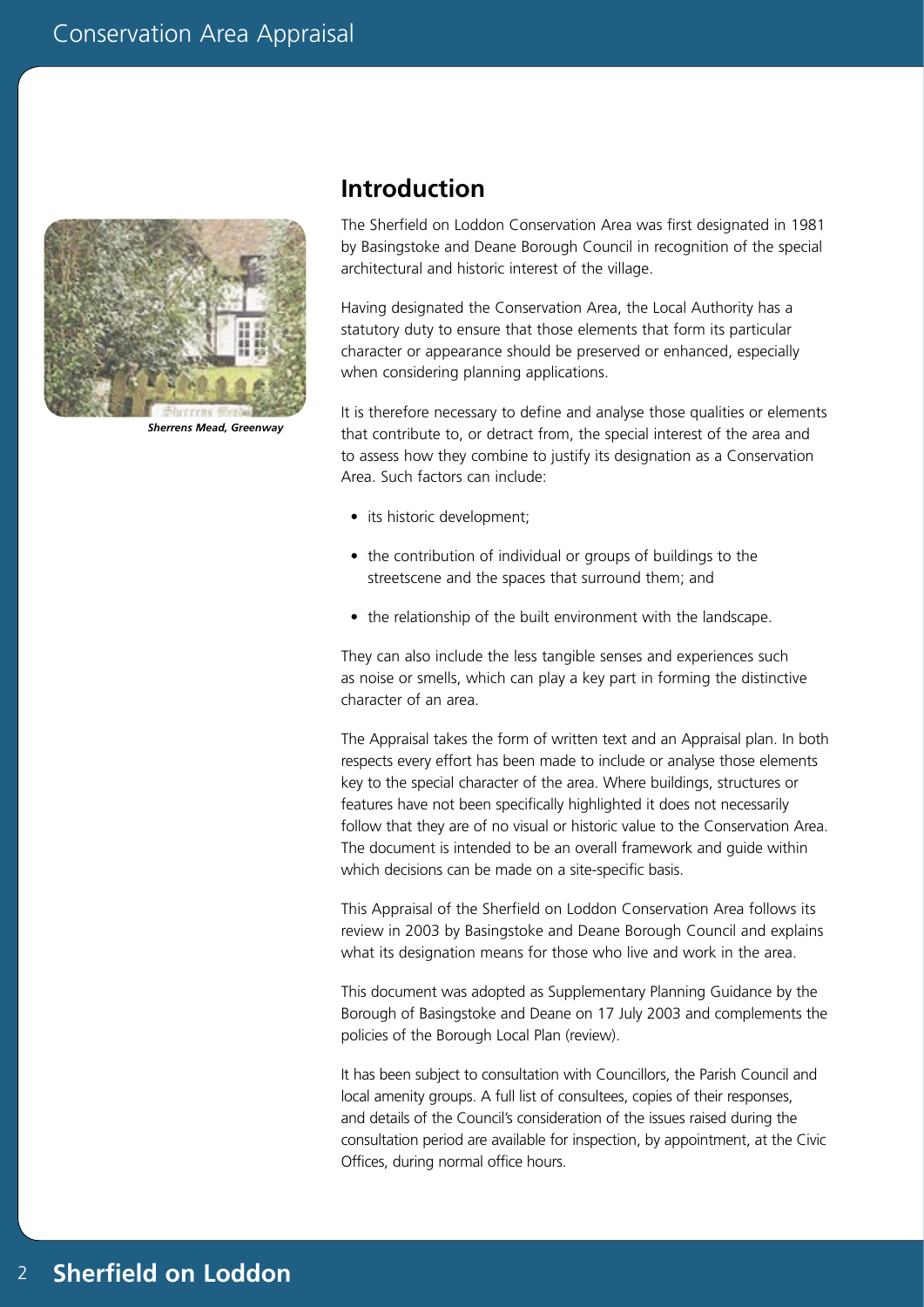## **Location and Population**

Sherfield on Loddon is located 6 miles north of Basingstoke and 12 miles south of Reading. The village lies within the broad and shallow valley of the River Loddon, in a gently undulating clay and peat landscape.

The population of the Conservation Area in 1998 was approximately 429 (projection based on the Hampshire County Council Planning Department Small Area Population Forecasts 1995).

## **Historic Development**

#### **Settlement Origins**

The name Sherfield on Loddon originates from the old English 'Scira feld', meaning the 'bright open land' on the banks of the River Loddon.

The Manor of Sherfield on Loddon is not mentioned in the Domesday Survey because, at that time, it formed part of the Manor of Odiham. The settlement was first recorded in the 12th century, when the manor was granted by Henry II to his Marshall, William Fitz Aldelin. This second Lord of the Manor is reputed to have built the original Manor House. This was located within the existing moat at Sherfield Court, one of the finest such sites in Hampshire. Fitz Aldelin also laid out a deer park, which covered 40 acres by 1274. In Victorian times it was known as Buckfield Park. The property subsequently passed to the Warvertons or Warblingtons and then to John de Wintershill in 1274. The Warblingtons again held the manor in 1281, and it then passed by marriage to the Puttenhams. In 1572 the manor was divided and sold in two lots, both of which changed hands frequently after this date. In 1838, the Duke of Wellington purchased the estate.

#### **Settlement Development**

The church and adjacent manor lie approximately one mile to the south of the larger present day settlement of Sherfield on Loddon. The moat of the original manor lies close to the north of the church, and the present day court sits outside this moat. There is no direct evidence of an original village settlement next to the church. As the area is characterised by dispersed settlement, it is possible that the church and moat stood alone. It is thought that the present village developed to the north in the 14th century.

The main part of the settlement of Sherfield on Loddon lies around a large area of informal open space called Sherfield Green, This divides the older settlement along Reading Road from the later development of the village to the north and west. The 'new' village was close to the bridging of the River Loddon, which was subsequently harnessed to provide power for local mills. The first mention of a water mill is in 1316. Two water mills were recorded in 1332 and four in 1601. In the early 20th century,



*Bramley Road* 



*Ye Old Winton Cottage*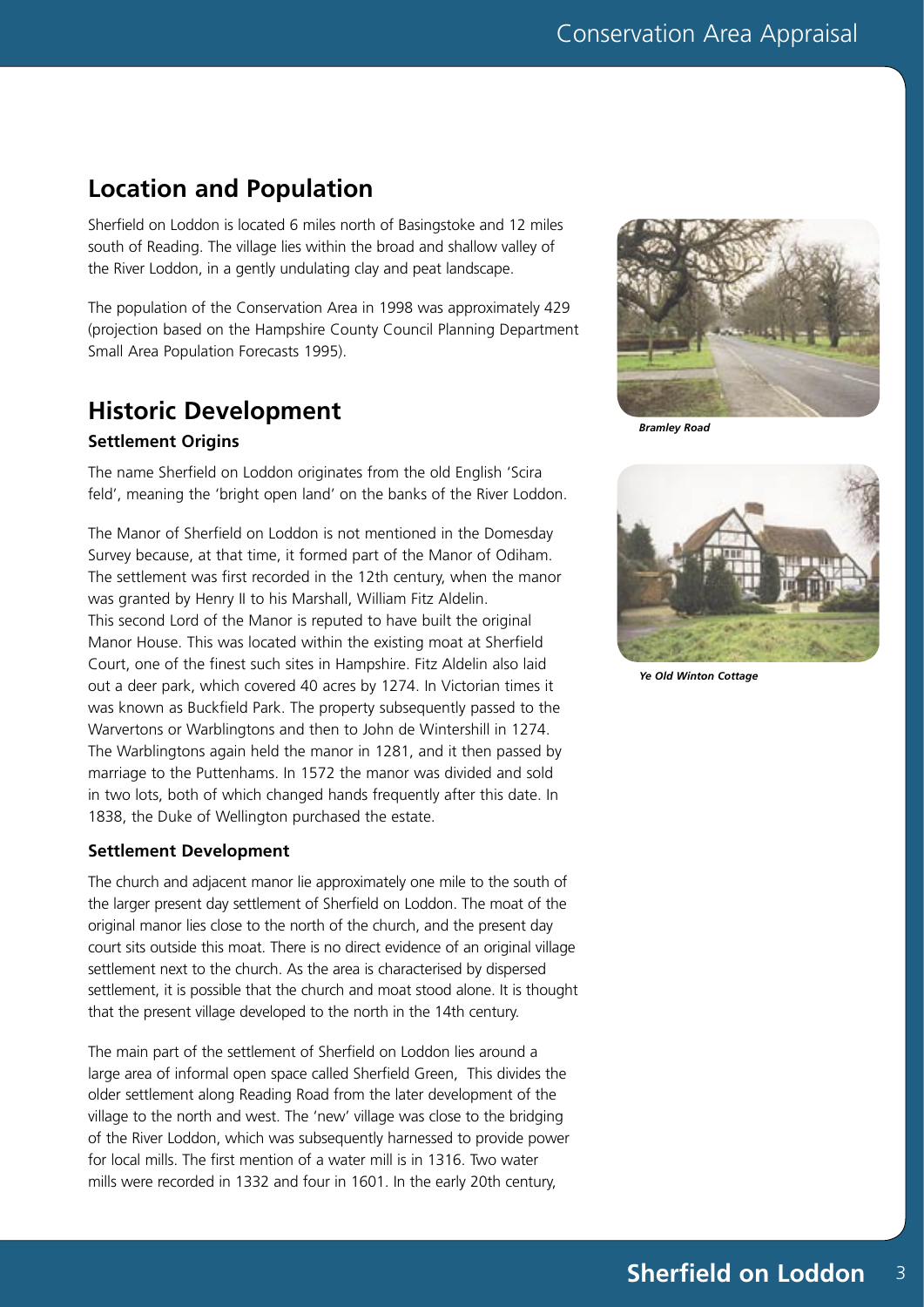

*The Green*



*Four Winds, Wayback, The Laurels, and Greenway*

Longbridge Mill had one of the largest water wheels in Hampshire, with a potential capacity of 100hp to work four pairs of stones.

Until Victorian times, Sherfield on Loddon was well endowed with common grazing land. Hodgemoor, Little Wild Moor, The Whitmarsh, Boar Meadow and The Green totalled 114 acres of rights to pasture and hay. Today, only The Green remains as open land and is a distinctive feature of the village. At the beginning of the 20th century, there were only about 40 homes encircling The Green. Others were scattered around the farms, the manor and Sherfield Court to the south. Today, there are approximately 650 homes in the Parish.

From 1917 onwards, the development of the Ministry of Defence Major Ordnance Depot enclosed land from Bramley and Sherfield Parishes. This became commonly known as Bramley Camp and created increased employment opportunities for both villages. The main road through the village was bypassed in 1974, to provide for the expansion of Basingstoke to the south and Reading to the north.

#### **An Appraisal of the Conservation Area An Overview**

The Appraisal plan identifies those buildings, views and key features that are considered as essential to the special character or appearance of the Conservation Area. In addition to listed buildings it also includes unlisted buildings of particular individual or group value, which are indicated on the Appraisal plan as notable. This is not to undermine the value of other unmarked buildings or structures that reflect the historic development of the village without detracting from its special qualities.

Individual hedgerows have not been included on the Appraisal plan. However, their contribution to the character of the Conservation Area should not be underestimated and their significance is implicit in the Appraisal.

The essential appearance of the Conservation Area is derived from the grouping of varied building types circling the oval shaped open village green. These date mainly from the 18th and 19th centuries, and are punctuated by individual buildings of earlier date. The village is given cohesion by the vernacular materials and domestic scale of the buildings, particularly those at prominent locations in the village. The cohesive arrangement of buildings defines The Green.

The special character of the area is derived from the long range views of buildings across the informal and semi-rural setting of The Green.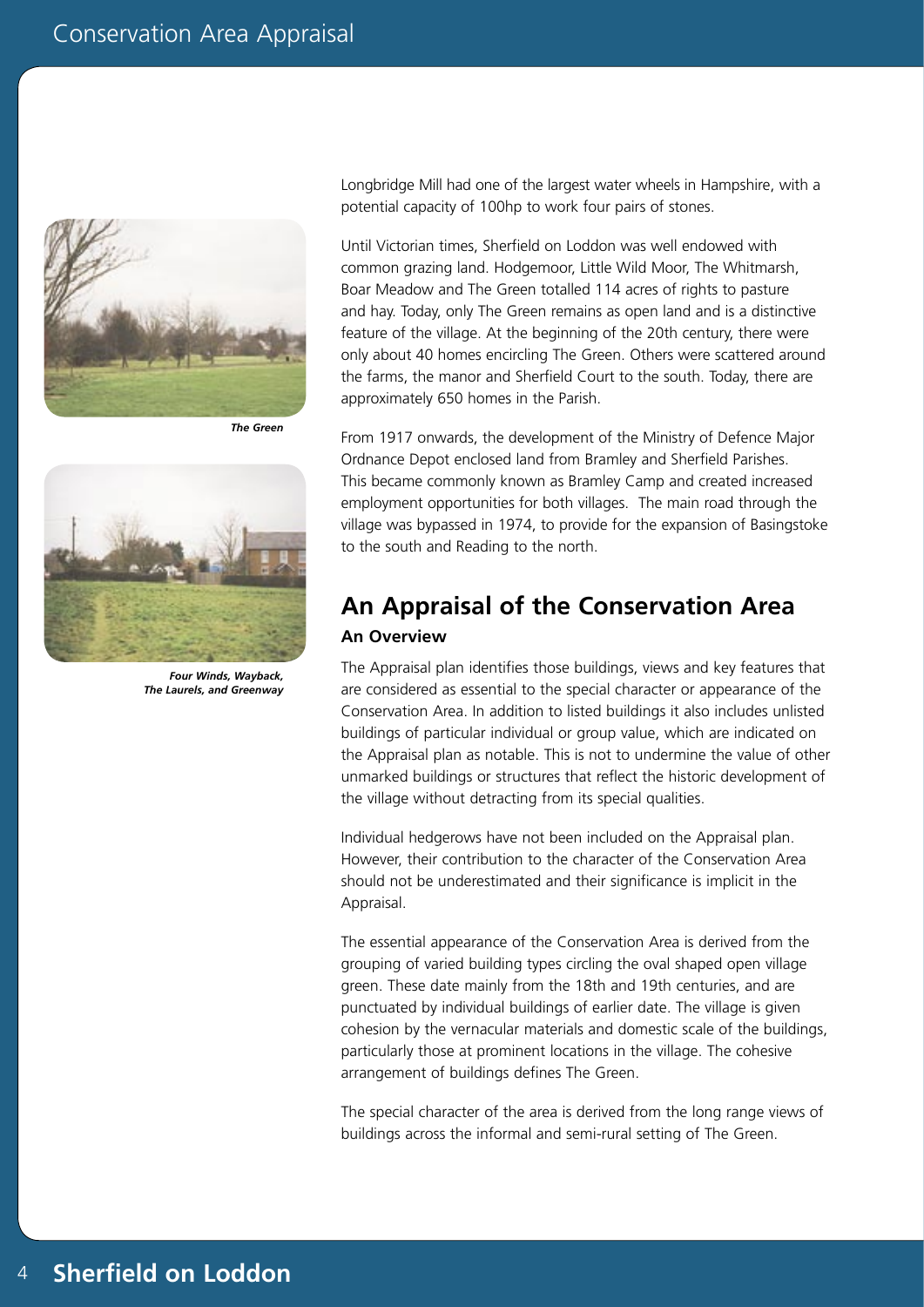#### **Built Form**

There are 16 buildings in the Conservation Area included in the Statutory List of Buildings of Special Architectural or Historic Interest as being of regional or local interest (Grade II). Breach Barn is included as being of national interest (Grade II\*).

These listed buildings are of varied type, dating mainly from the 16th to 19th centuries, and are dispersed throughout the village. Often located at key visual points within the streetscape, they make a significant contribution to the special qualities of the Conservation Area.

Some of the older buildings have been altered over successive periods to accommodate changes in their use, or changes in contemporary architectural fashion. The refronting in brick of The Old Rectory is an example of this practice. Other buildings have retained more completely their vernacular form and materials. Examples include the Thatched Cottage, Wayback and Four Winds, which have timber-frame construction with thatched roofs.

Many unlisted buildings contribute positively to the special character of the Conservation Area. These date mainly from the 19th and early 20th centuries, and are scattered among the listed buildings, representing an expansion of the village.

#### **Key Individual Buildings and Groups of Buildings**

There are three historic farm complexes in the Conservation Area, which reinforce the rural character and development of the settlement. They are, therefore, key elements of its special historic interest and appearance.

Breach Barn and Farmhouse are situated in open fields to the east of the settlement. The barn, dated by dendrochronology to 1391, is a timberframe structure of five bays, with central entrances on the east and west sides. The roof is half-hipped, tiled on three sides and slated on one. The timber-frame is of a cruck construction with weather-boarded walls. Adjacent to the barn is Breach Farmhouse, which dates from the 18th century. It has a symmetrical front with massive, tapered chimney-stacks at either end. The walling is roughcast with sash windows in reveals. This substantial pair of buildings is of intrinsic architectural and historic value. It is also visually prominent in long vistas across the farmland setting from the A33 road and Wildmoor Lane.

Court Farmhouse in Goddards Lane dates from the early 19th century and is of brick construction (now painted), with a hipped slate roof. The openings are slightly cambered and the sash windows are in reveals. The prominent east facade is unusual, with its distinctive veranda on slim cast-iron posts. The adjoining barn has been converted to residential use, resulting in a loosening of the traditional functional and visual relationship between the two buildings.



*Four Winds and Wayback*



*Carpenters Farmhouse, Goddards Lane*



*Court Farmhouse, Goddards Lane*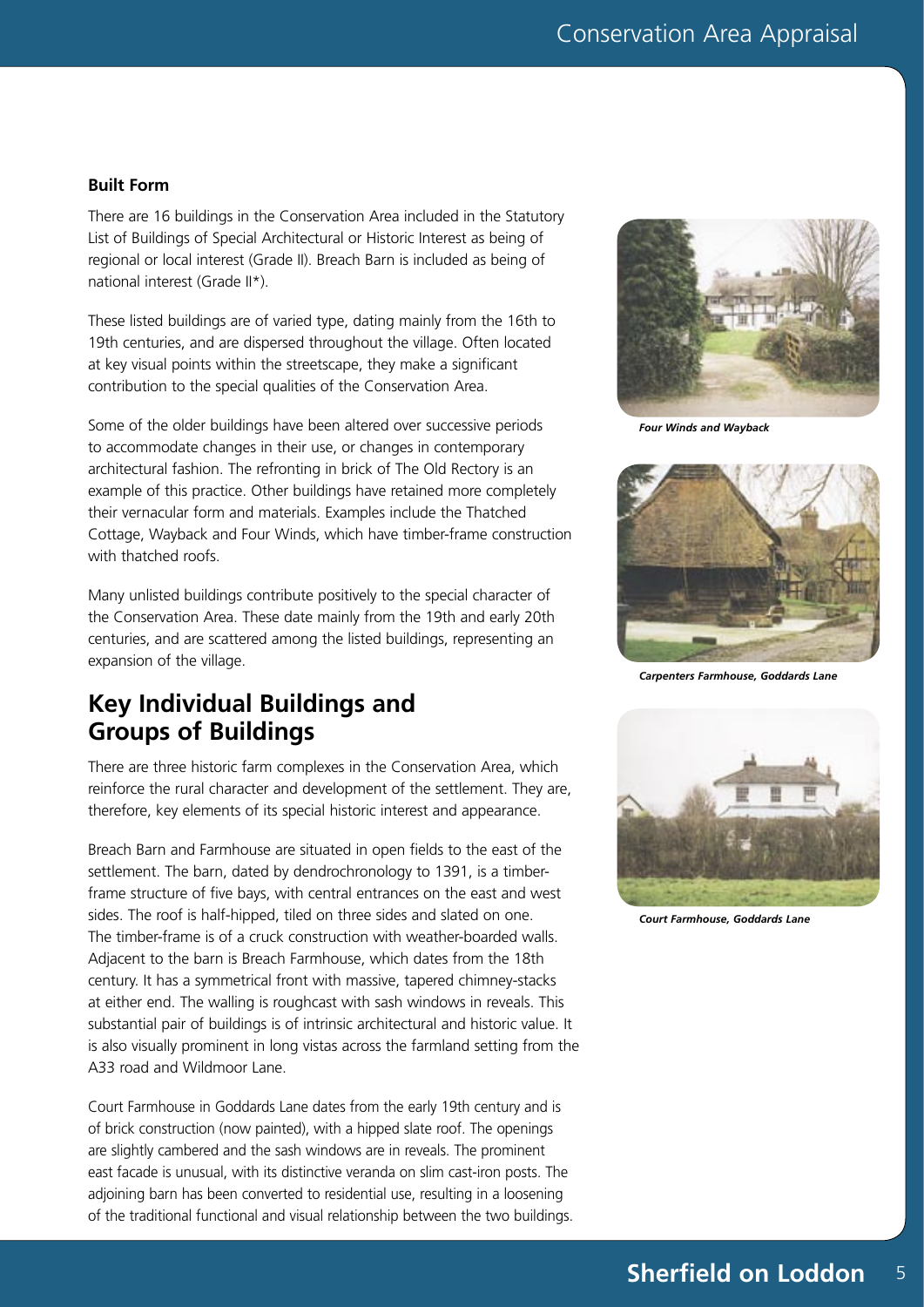

*The Four Horseshoes public house and former stable and coach-house*



*The Old School House*



*The White Hart*

Carpenters Farmhouse originates from the 16th and 17th centuries, and is a T-shaped timber-framed house of two-storeys. The timber-frame is infilled with red brick and the half-hipped roof is tiled. The farmhouse and its associated complex of farm buildings terminate the long views along Goddards Lane. They contribute significantly to the special character of this part of the Conservation Area, and provide views to the open farmland to the north of the lane.

Longbridge Mill and Mill House lie on the southern bank of the River Loddon, they are of key significance to the special architectural and historic interest of the Conservation Area. The Mill dates from the 17th century, with early 19th century alterations and is two-storey with an attic. The walls are of brickwork in English bond, with cambered openings to the ground floor. A weather-boarded section marks the wheel housing above the water channel. On its south-western end is a cross wing, the northern end of which features exposed 17th century timber framing on the upper part. The interior of the mill has a timber-framed core, and much of the old machinery remains, including the wide wheel. The adjacent Mill House dates from the mid-18th century and is two-storey. The north-facing front has four windows, a hipped tile roof with brick dentil eaves, and red brick walling in Flemish bond.

Although often of individual intrinsic interest, most of the historic buildings also form part of small clusters of settlement around The Green. The distinctive character and appearance of the Conservation Area is derived principally from the combined contribution of these buildings.

The historic core of the Conservation Area lies around the meeting of Reading Road and Bramley Road. Here, a series of listed and unlisted buildings have a tighter grain and linear plan. The two public houses, both listed, reinforce the importance of this area as the focal point for village life. The White Hart public house is an 18th century building constructed of brick, now painted, with a tile roof. The south side of the building has a distinctive half octagonal projection.

The Four Horseshoes public house dates from the 16th century with 19th century alterations, and is a timber-framed building with later brick cladding. The steep half-hipped roof is slated, and the upper walling has partly exposed arch braced framing. This building is of particular importance to the character and appearance of the Conservation Area. It terminates the long views along the tree-lined vista of Bramley Road. Adjoining it is a long single-storey outbuilding, formerly a stable and coach house. This adds to the setting and historic integrity of the public house as a former coaching inn.

The Old Village School defines the northern end of this part of the main street. Built by James Christmas in 1737 for the children of the village, it consisted of a schoolroom and the schoolmaster's house. This original building was enlarged in 1863 and again in 1893. The school closed in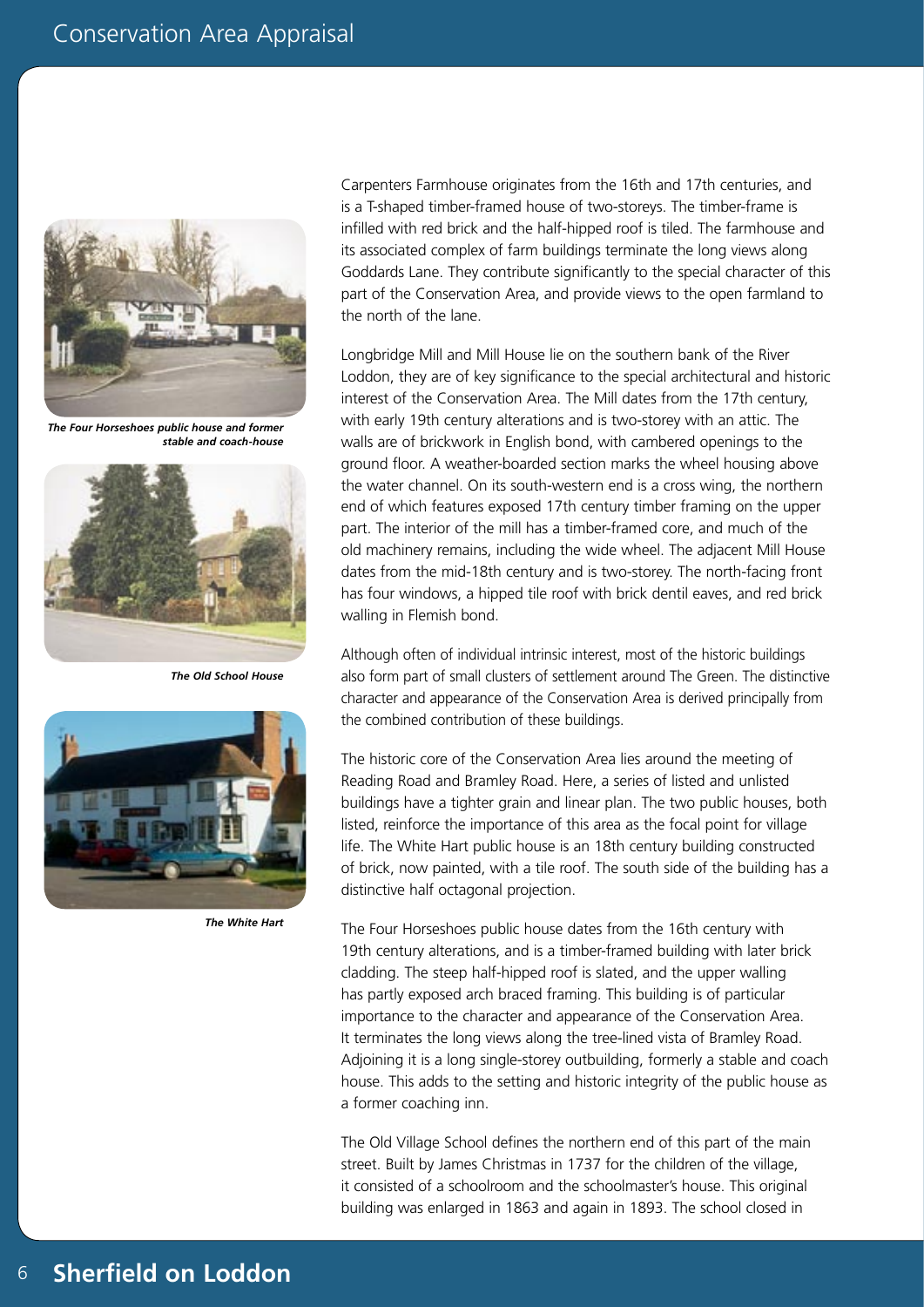1958, and has been converted into three separate residences. The Belfry survives as a reminder of its original function of this significant building. The sweeping tiled roof of the rear elevation, to the low eaves of the outshot, is a prominent and distinctive feature in views of The Green.

The Old Rectory (Grade II) is a substantial building set in extensive private grounds. It is constructed of painted brick walling in Flemish bond and has a hipped slate roof with dentil eaves. The early 19th century exterior conceals an earlier building within. The pedimented brick stable block, coach-house and adjoining high brick boundary walls, with moulded copings, follow the bend in the road. They add significantly to the incidental and visual interest of the streetscape in this part of the Conservation Area.

Closely associated with these buildings is the Village Hall, which was a gift from the Barker family to the villagers, in memory of the Rev A G Barker, Rector of Sherfield from 1863-75. This building was originally six cottages built in 1869 by Reverend Barker. The middle four were converted to form the hall, and the two end properties were retained for residential purposes. Adjacent to the Village Hall is Well House, a small unaltered 19th century building.

At the southern end of Bramley Road is a small group of buildings of varied dates. These are visually associated with the cluster of buildings to the east. As such, they contribute to the visual and historic interest of the settlement, particularly in views north and east from The Green.

Alexandra Terrace is of brick construction, dating from the early 20th century, and has distinctive Dutch gable features. The 17th century Thatched Cottage has an exposed timber-frame and is of one-storey and an attic. Its longitudinal form is emphasised by its thatched roof and end chimney-stacks. It is closely juxtaposed between two brick and slate buildings of simple form and design.

Forming the western boundary to The Green is an irregular group of historic buildings in well-spaced plots. Apple Tree Cottage, Wayback, Four Winds and Sherrens Mead all date from the 16th or 17th centuries. They have fully (or partly in the case of the latter) exposed timber-frames with brick infills. They all have thatched roofs, apart from Sherrens Mead, which has a tiled roof. This informal group of vernacular buildings is particularly prominent in views across The Green from Bramley Road. They are accessed from an unmetalled track known as Greenway, and bring a semirural character to this part of the Conservation Area.

Cornwall Cottage, The Laurels, The Willows and Devonshire Cottage are situated between the earlier listed and later 20th century buildings. Although not of particular individual architectural merit, the buildings are of vernacular character, and serve to reinforce the special qualities of Greenway.



*Group including The Thatched Cottage, Bramley Road*



*Pond Cottage, Reading Road*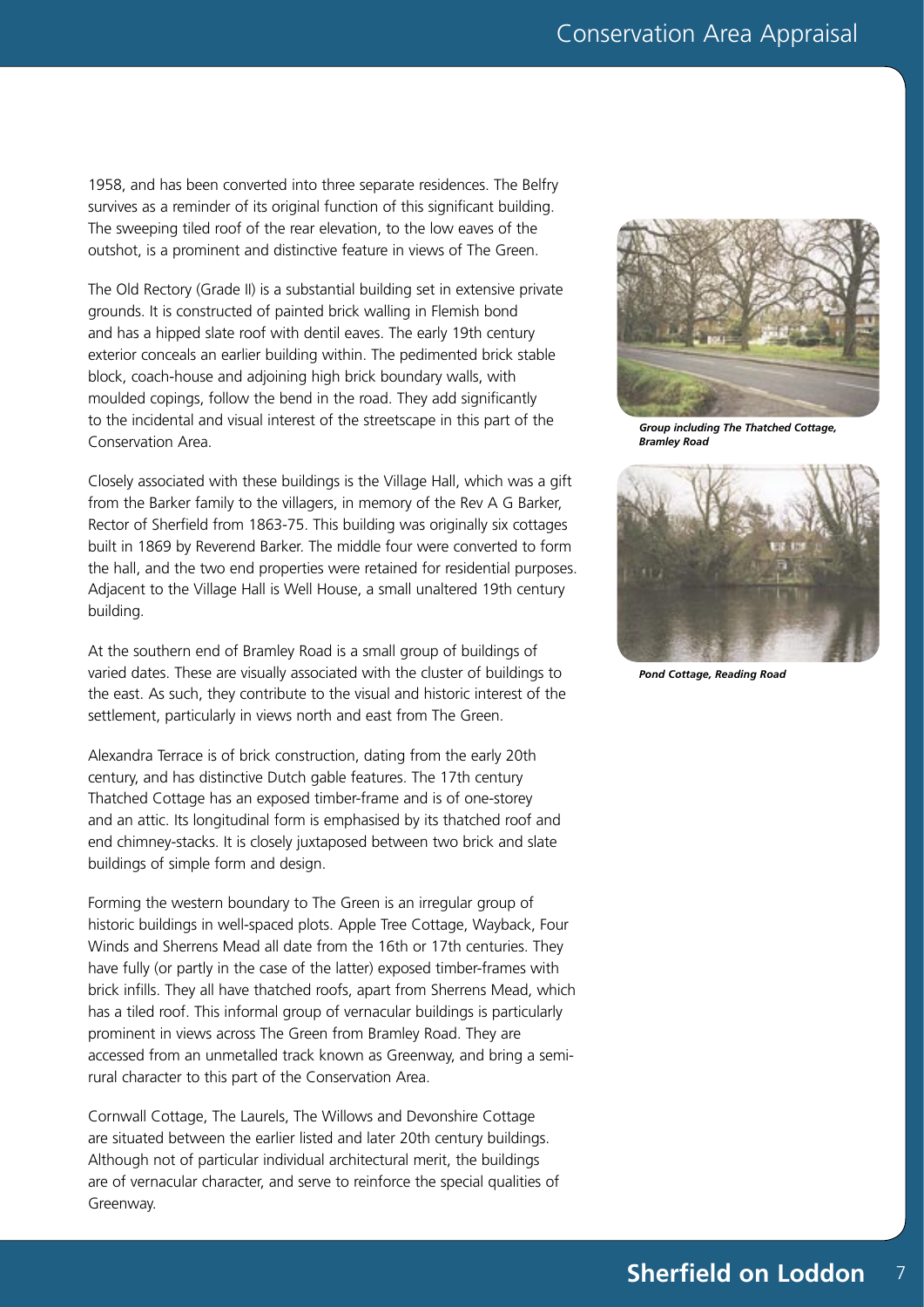

*Ye Old Winton Cottage from Goddards Lane*



*Listed garden walls and Gardeners Cottage, Wildmoor Lane*

Wheeler's Court and Pond Cottage lie at the southern end of the Conservation Area. Together with the picturesque setting of the ponds adjoining the road, they punctuate the streetscene, and add significantly to the visual interest of the area.

On the western side of The Green is a small, irregular cluster of buildings of various dates. Of particular note is the listed Ye Old Winton Cottage, a substantial, timber-framed two-storey building of two distinctive elements. The first element is the 16th century structure, which lies parallel to the track, and at right angles to the later 17th Century cross-wing. The second element is the dominant, tiled roof slope of the earlier building, punctuated by a massive chimney-stack. This feature and the gable elevation are prominent in views across The Green from Goddards Lane.

There is a significant and visually dominant group of listed structures in the southern corner of the Conservation Area on Wildmoor Lane. These comprise a large mid-19th century walled garden containing a conservatory, vine houses and a garden house. In plan, the walled garden is trapezoidal, with a three metre high wall of red brick. Part of this is in rat trap bond, and runs along the verge of the lane. There are decorative entrances into the garden on the south and west walls. The conservatory and vine houses are constructed of iron frames with glass walls and roofs. Inside, the conservatory has an elegant frame with four columns at the centre, which support a clerestorey. The garden houses, now converted to residential use, are of red brick in Flemish bond.

Immediately to the east are The Apple House, Laundry Cottage and Gardeners Cottage, all dating from the 19th century. Gardeners Cottage is prominent in views framed by trees along the lane. The buildings contribute to the visual interest and particular character of this part of the area.

#### **The Character and Importance of Public and Private Spaces**

The open spaces within this Conservation Area are extremely important, as they help to define the development of the village of Sherfield on Loddon. The 36 acre Green is the only remaining open land, out of 114 acres of common land, that existed until the end of the 19th century. Throughout the 20th century, the common land of Hodgemoor, Little Wildmoor, The Whitmarsh and Boar Meadow has been developed. It has also been used for agricultural purposes other than the original rights of pasture and hay. This space is one of the most distinctive characteristics of the area. Its survival is extremely important to the historical and special character of the village and the Conservation Area.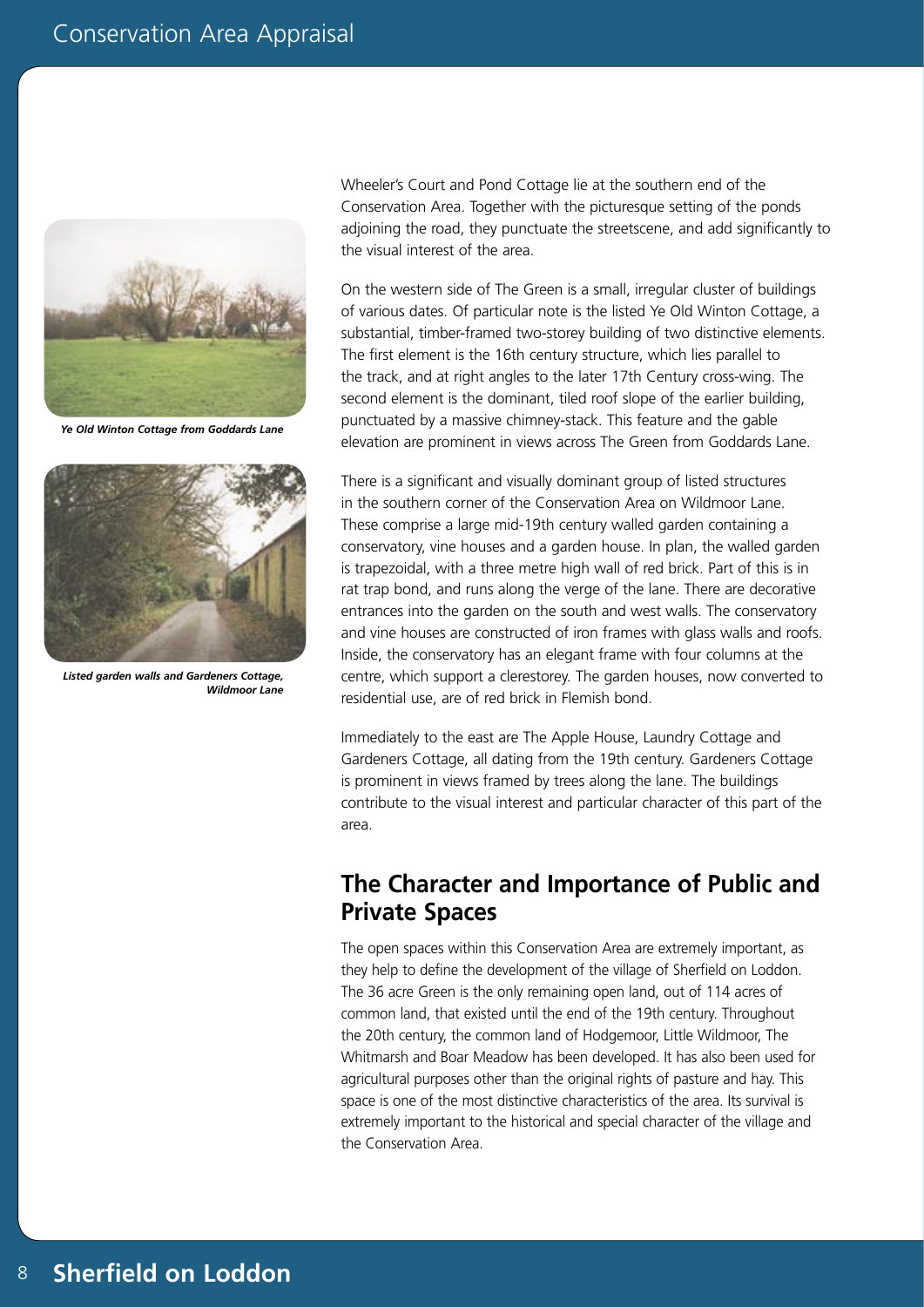The pond defines a further smaller space to the east of The Green. This was of particular use to horse-drawn vehicles, and was known as the 'Horse Pond'. This area provides an important natural habitat and is a special feature of this part of the village.

To the east of the A33 road is a large area of open agricultural land that has been included within the boundaries of the Conservation Area. This open space is important, as it allows the historic Breach Farm to remain within its traditional context. It also allows the Longbridge Mill complex to retain its isolated setting on the banks of the River Loddon. This area provides important views to and from Breach Farm and Longbridge Mill, as well as across the surrounding landscape to the north and east.

Smaller cultivated areas, such as gardens, are just as important, with many buildings set back from the main road. So too are the unmetalled roads, informal lanes and hedges, all of which contribute to the semi-rural character of the area.

Mature trees are scattered throughout the Conservation Area, both singly and in copses and woodlands, including Laundry Copse to the south-east. In 1902, the Lord of the Manor planted an avenue of lime trees both sides of the road to Bramley. These mysteriously died, and were replaced by the present attractive horse chestnut trees. These enhance the special character of this part of the village and the Conservation Area. The character of the Conservation Area is broad-leaved with crack willow and oak the most prevalent. Lime, sycamore, white willow, ash, silver birch, lombardy poplar, alder and horse chestnut are also present in smaller numbers. There are very few conifers present but yew, Scots pine and spruce are represented.

There are several trees of note within the Conservation Area. Next to the pond in Reading Road stands, what is believed to be, a native black poplar. This is one of the most noble, yet rare, of our native trees. To the rear of Longbridge Mill stands a large, majestic hybrid black poplar. Smaller trees and hedgerows are present throughout The Green, and also line some of the roads in the Conservation Area. Individual hedgerows have not been included on the Appraisal Plan. However, their contribution to the character of the Conservation Area cannot be underestimated and their significance is implicit in the Appraisal.

#### **Other Features of Architectural or Historic Interest**

Several older brick walls define the historic boundaries within the Conservation Area and are, therefore, important in adding to the grain and character of the area. Examples include those to the Village Hall and adjacent properties and The Old Rectory.



*The former coach house and brick boundary walls to The Old Rectory*



*View south-westwards along Greenway, including Jubilee Cottage*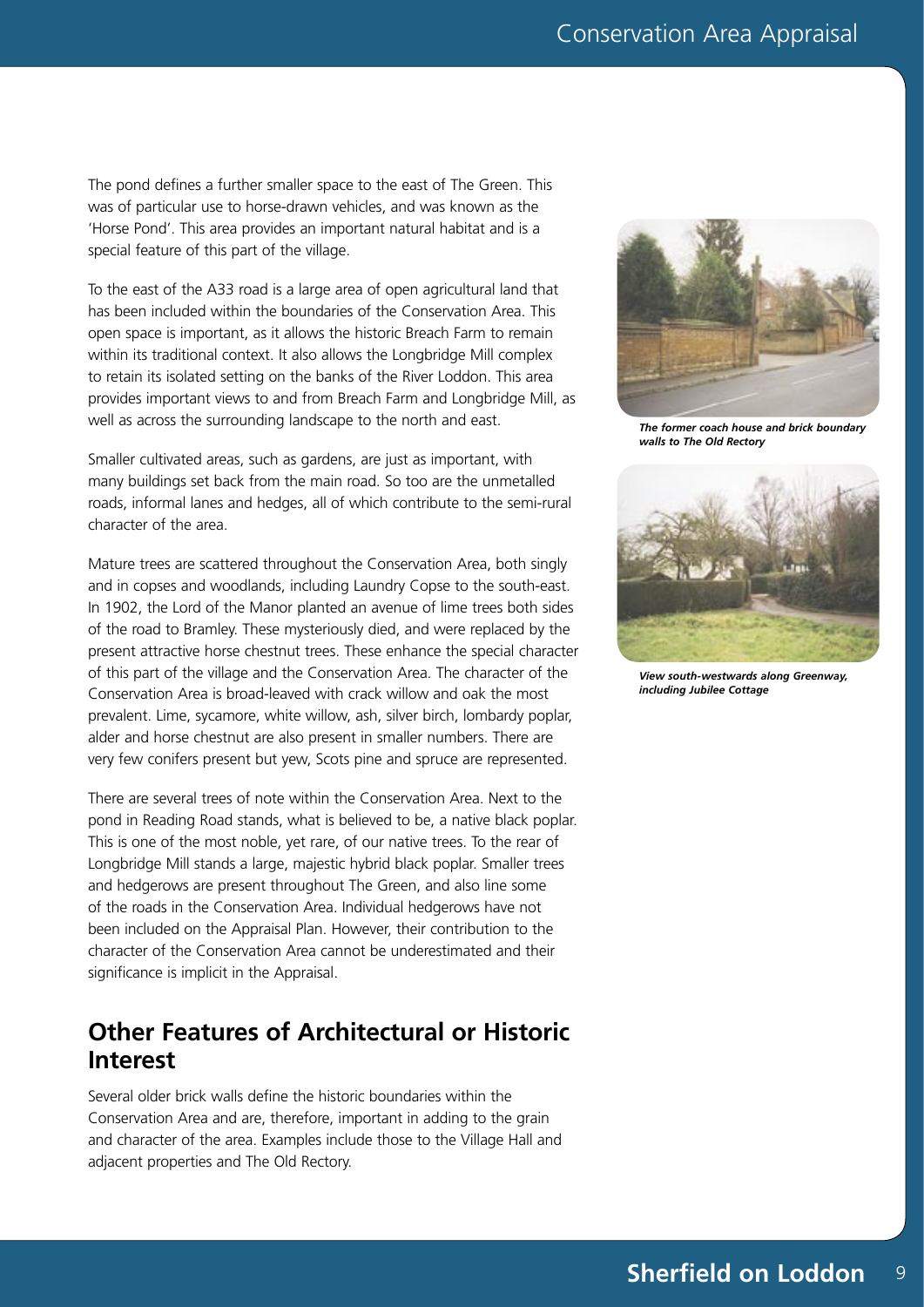

*Thatch End and 4 Bramley Road*



*Breach Farm Barn*



*Longbridge Mill during restorations*



*Longbridge Mill circa 1910*

#### **Building Materials**

The prevalent traditional building materials are timber-frame with red brick infill, red brick in Flemish and English bond and painted brick. Roofing materials include red clay tile, slate and thatch. Both casement and sash windows are prevalent, and many older buildings have large central or end chimney-stacks.

Given the domestic scale and simple vernacular architecture of the buildings in the Conservation Area, historic joinery (such as sash or casement windows, doors and door hoods) are often the features that define the appearance of properties. Although some buildings have been modernised, the use and overall effect of inappropriate replacement windows and doors is limited.

### **The Setting of the Conservation Area**

The boundaries of the Conservation Area are formed by the suburban edge of the modern village to the north beyond The Green, the River Loddon and grounds to Breach Farmhouse in the east, the extensive planted grounds of North Foreland Lodge in the south, and open fields behind The Green perimeter at Court Farm to the west.

As with much of the parish, the village is low lying, with higher ground in the south along the ridge of Sherfield Hill. There is a further area of higher ground immediately north of St Leonard's Church. This higher plateau, slopes down to the village. The parish has clay subsoil with areas of gravel deposits, which have in many cases been worked as small gravel pits.

Sherfield on Loddon village is situated on level land, rising gently from Bow Brook and the River Loddon. Farmland to the south overlooks the village. The trees and hedgerows in and around give some shelter to the village from the prevailing southerly winds. The Green, of 36 acres, is the main landscape feature of the village. This has a mature horse chestnut avenue on the northern side, and the village housing is built around it. From the houses in the north there is a clear view across the low fields, on either side of the River Loddon. On the western edge of the village there are clear views uphill to Bullsdown, the iron-age hill fort. All surface water drains to Bow Brook and the River Loddon. On occasions, both rivers rise over their banks, and localised flooding occurs.

#### **Areas of Archaeological Significance**

Every settlement contains within it archaeological evidence its origins and development, the economy and industry of the community and of the lives and lifestyles of past inhabitants.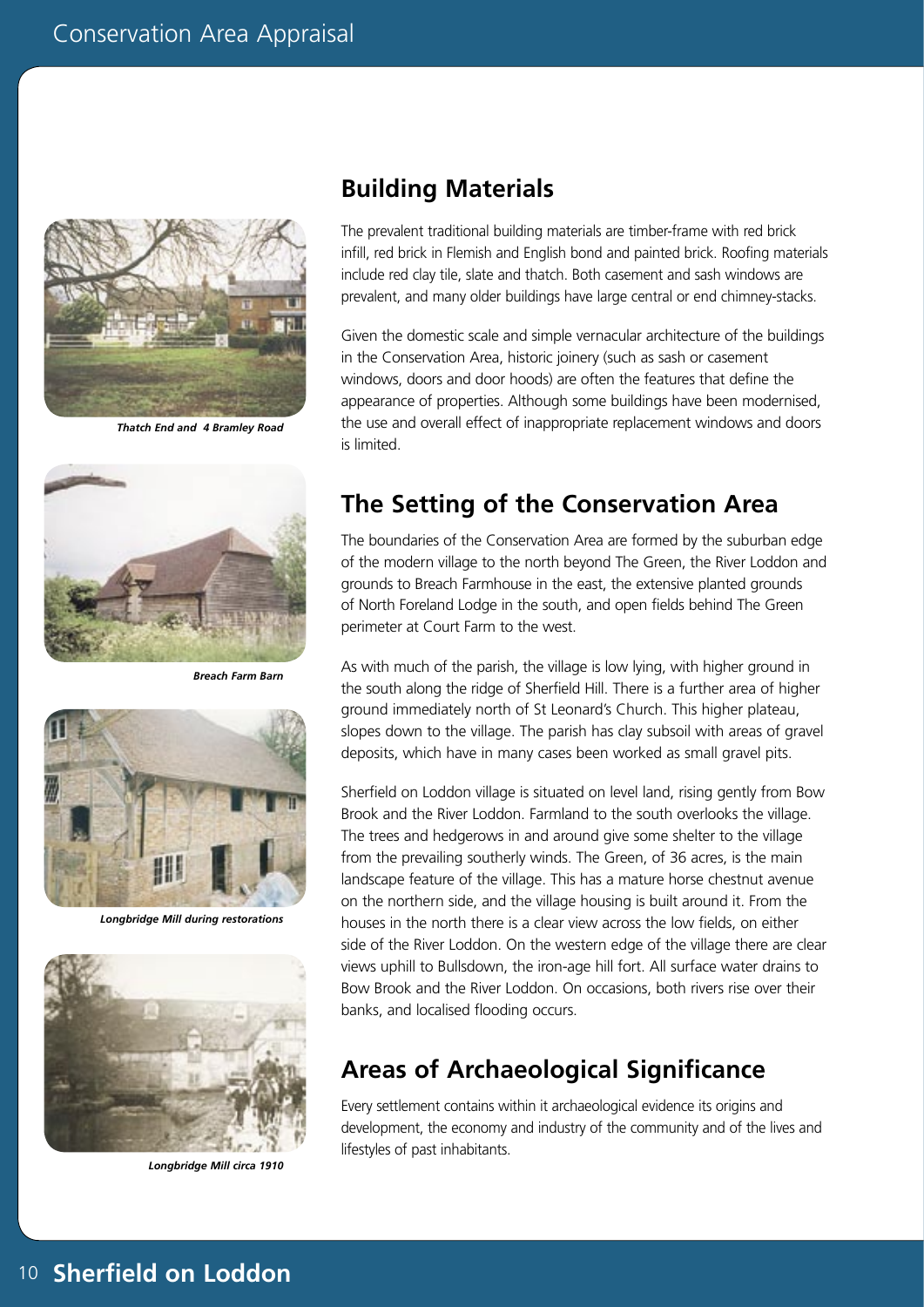It is in the Areas of High Archaeological Potential (AHAP) that it is most likely that such archaeological remains will be encountered.

Where a development is proposed, the impact that it might have on these remains is a material consideration within the planning process. This may occasionally result in the need for archaeological recording in the case of some developments.

An Area of Archaeological Importance (AAI) exists around the fringes of The Green, and where the settlement has encroached onto it. Sherfield on Loddon is possibly one of the best examples of common-edge settlement in the north of Hampshire.



*Alexandra Terrace, Bramley Road*

## **Conservation Area Planning Controls**

The following controls apply within the Conservation Area in addition to normal planning controls:

- Conservation Area Consent is normally required for the demolition of buildings or structures over a certain size within a Conservation Area.
- The Council must be given six weeks notice of any intention to undertake works to, cut down or uproot any trees over a certain size in the Conservation Area.
- Planning applications which, in the opinion of the Borough Council, would affect the special character of the Conservation Area must be advertised and the opportunity given for public comment. This may include proposals outside the Conservation Area which nevertheless affect its setting.

Statutory policies relating to Conservation Areas and listed buildings are set out in the adopted Basingstoke and Deane Borough Local Plan. These policies reflect the statutory duty on the Local Planning Authority to have regard to the preservation of historic buildings or their setting, and to the enhancement of areas designated as being of special interest. These policies seek to ensure that particular attention will be paid to the scale, height, form, materials and detailing of proposals including boundary treatments and other features of note. In order to consider the implications of development and given the detail required, the Borough Council will normally require proposals within the Conservation Area to be submitted in the form of a full, and not outline, application. The Borough Council's Conservation Officers are available for advice and information on all matters relating to development proposals in the Conservation Area.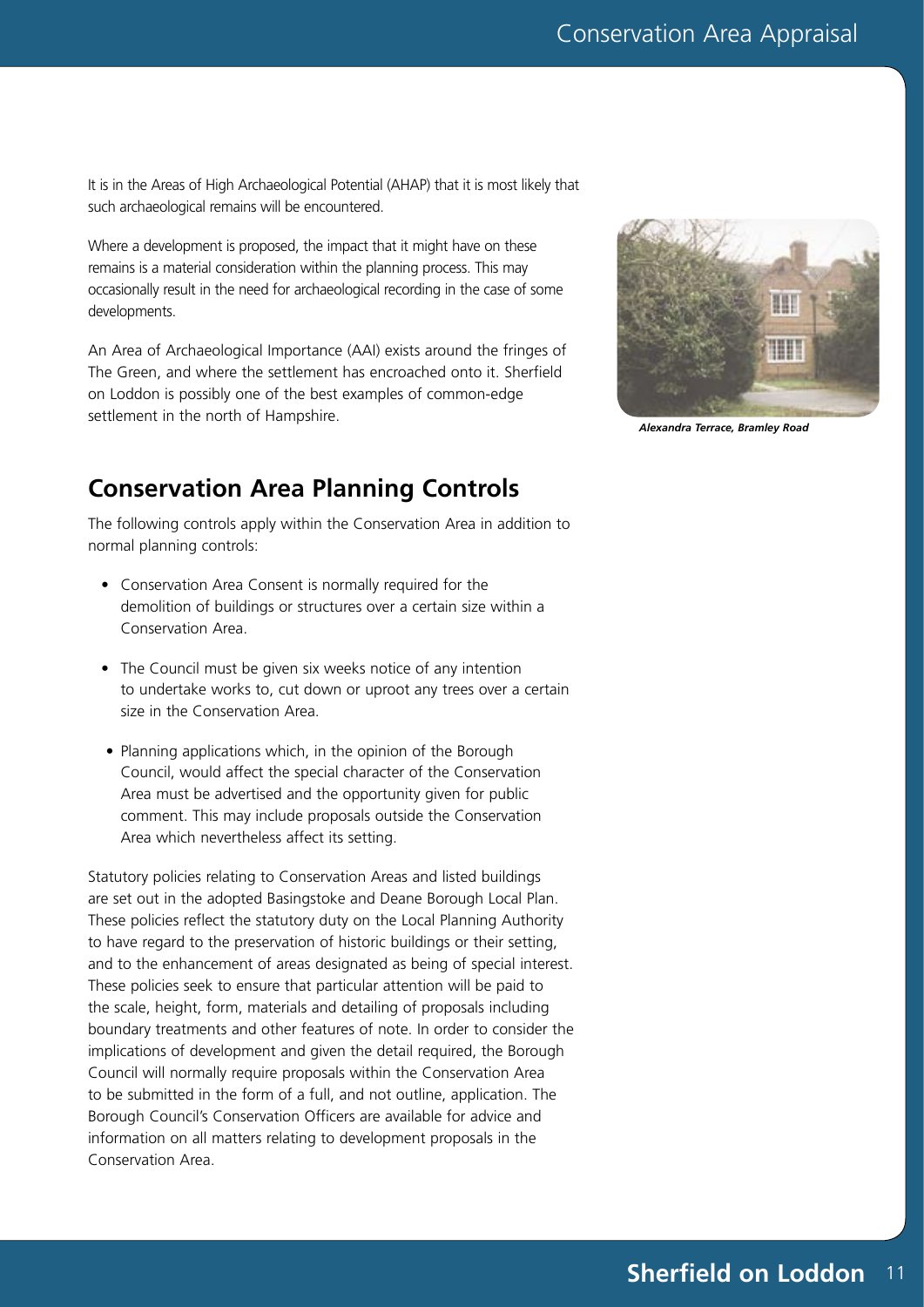#### **Grants**

The Borough Council provides grants for various types of work. These include Historic Buildings Grants, Environment and Regeneration Grants, and Village and Community Hall Grants. Leaflets are available explaining the purpose and criteria for each grant and an approach to the Council is recommended for further information on any grant.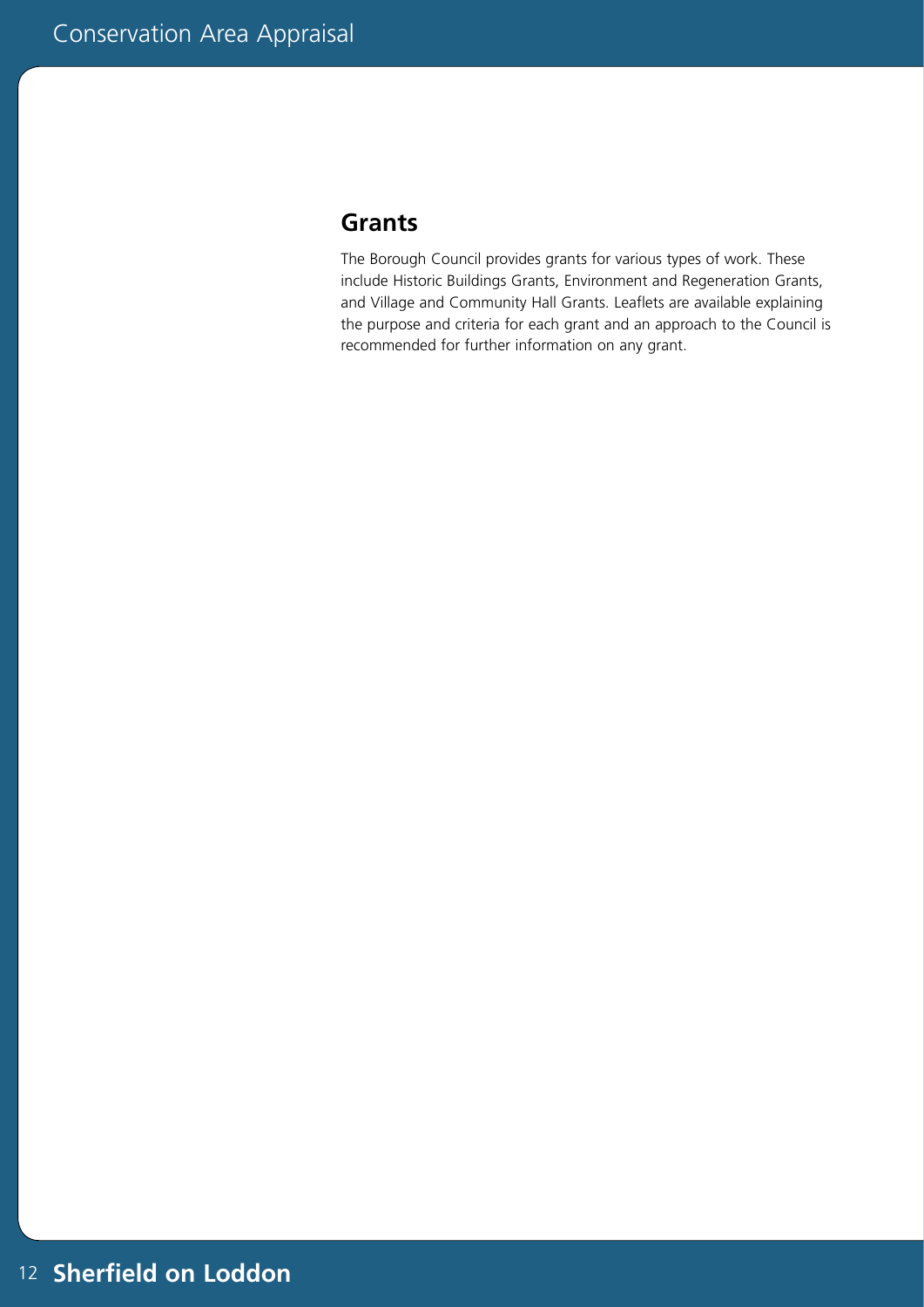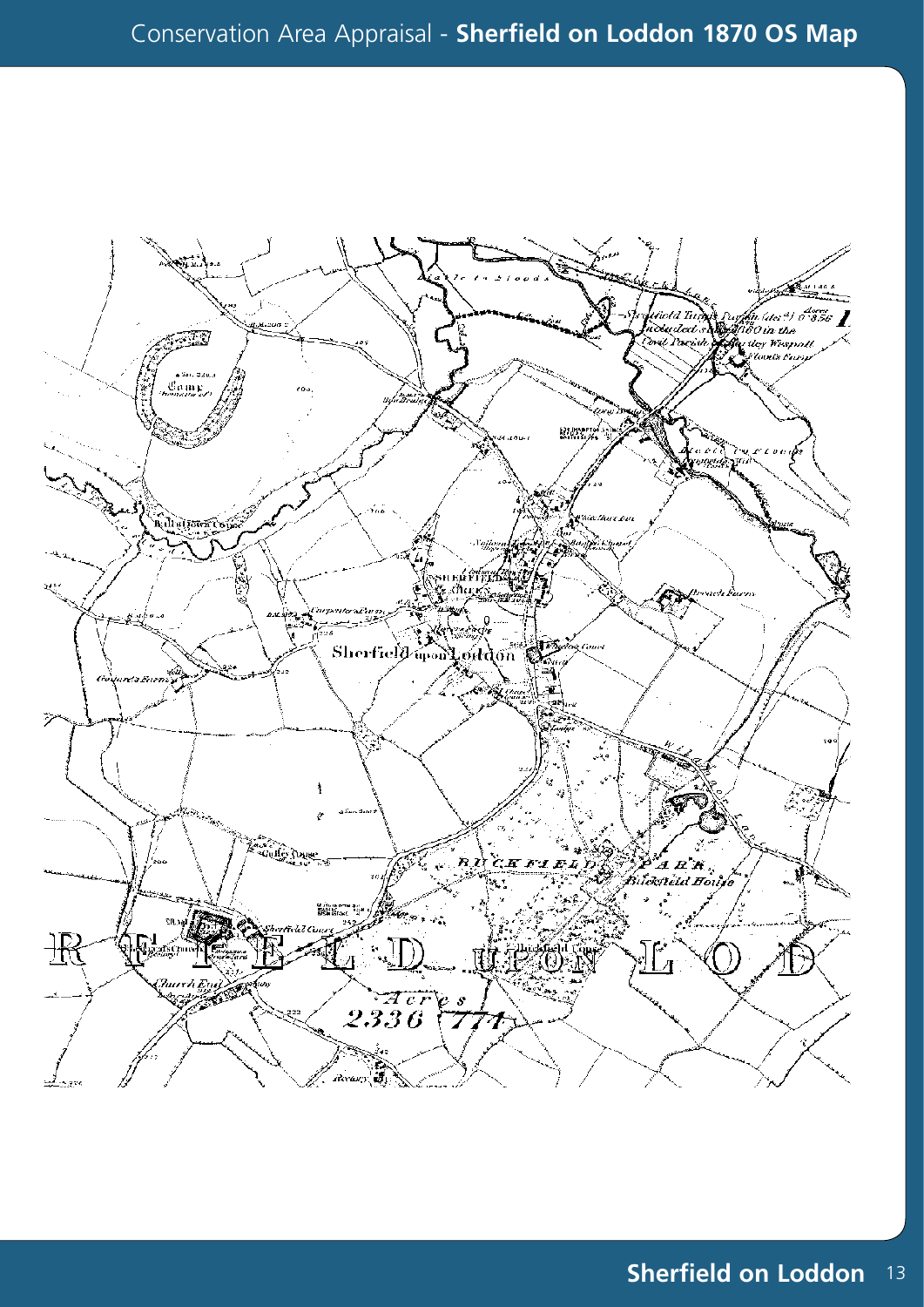

Sherfield on Lodden Based on Tithe Map of 1841